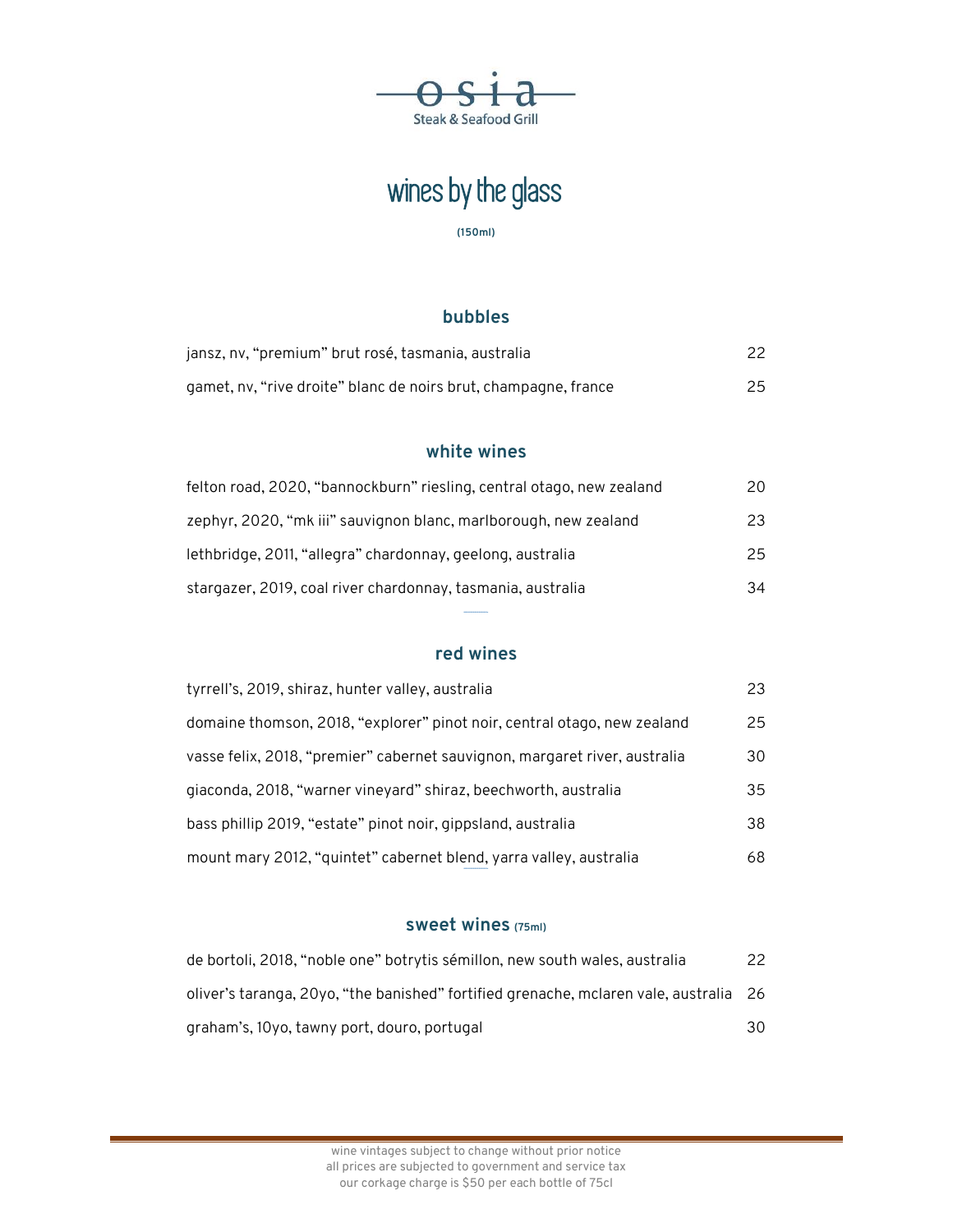

| champagne                                                              | bottle |
|------------------------------------------------------------------------|--------|
| gamet, nv, "rive droite" blanc de noirs brut                           | 115    |
| roederer, mv, "collection - 242" brut                                  | 160    |
| taittinger, nv, brut réserve                                           | 160    |
| krug, nv, "grande cuvée" brut half bottle                              | 245    |
| cédric bouchard - roses des jeanne, 2011, "les ursules" blanc de noirs | 340    |
| deutz, 2006, "cuvee william deutz" brut                                | 400    |
| bruno paillard, 1995, "nec plus ultra" brut                            | 450    |
| veuve clicquot, 2004, "la grande dame" brut                            | 495    |
| krug, nv, "grande cuvee - 169éme" brut                                 | 545    |
| taittinger, 1998, "comtes de champagne" blanc de blancs brut           | 550    |
| krug, 1988, brut                                                       | 1,375  |
| krug, 1998, "clos du mésnil" blanc de blancs brut                      | 2,280  |
| bollinger, 2000, "vieilles vignes françaises" blanc de noirs brut      | 3,800  |
| dom pérignon, 1975, "œnothèque" brut                                   | 8,435  |

## champagne rosé

| taittinger, nv, "prestige" rosé brut       | 165   |
|--------------------------------------------|-------|
| vilmart & cie, nv, "cuvée rubis" rosé brut | 195   |
| ruinart, 1996, "dom ruinart", brut rosé    | 1,050 |
| salon, 1996, blanc de blancs brut          | 2.200 |
| louis roederer, 2002, "cristal", brut rosé | 3.580 |

### **sparkling wine**

| pizzolato, nv, prosecco brut, italy                 | 60  |
|-----------------------------------------------------|-----|
| jansz, nv, "premium" brut rosé, tasmania, australia | 98. |
| jansz, nv, "premium" brut, tasmania, australia      | 110 |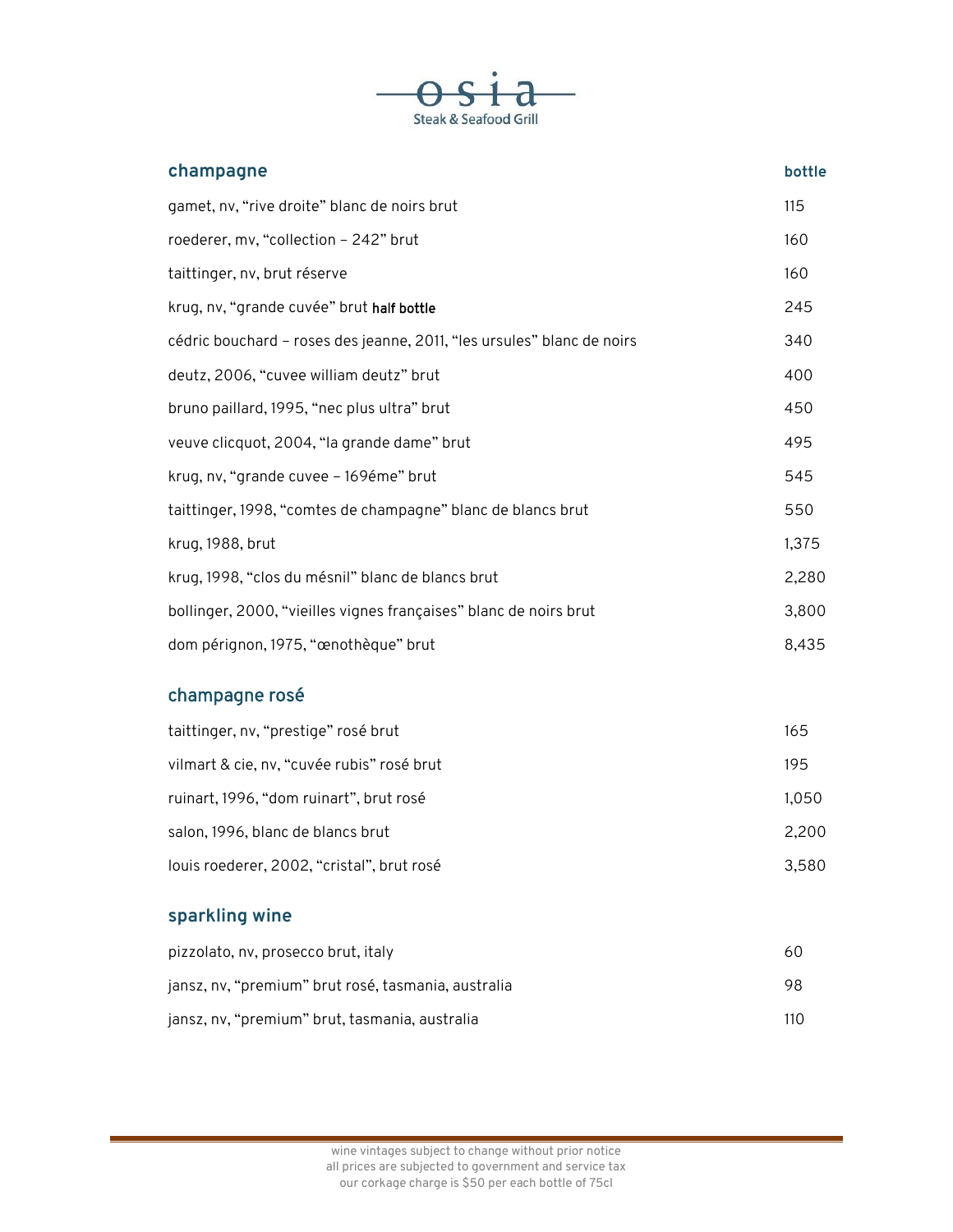

| sauvignon blanc                                                          | bottle |
|--------------------------------------------------------------------------|--------|
| craggy range, 2021, "te muna" marlborough, new zealand                   | 80     |
| picardy, 2019, sauvignon blanc-semillon, pemberton, australia            | 90     |
| henri bourgeois, 2018, sancerre "les baronnes" loire, france             | 100    |
| zephyr, 2020, "mk iii" marlborough, new zealand                          | 115    |
| jayden ong, 2018, "chestnut hill" mount burnett, yarra valley, australia | 140    |
| domaine a, 2017, "lady a" tasmania, australia                            | 230    |
| mount mary, 2016, "triolet" yarra valley, australia                      | 275    |
| didier daqueneau, 2016, pouilly-fumé "silex" loire, france               | 415    |

### **riesling**

| felton road, 2021, "bannockburn" central otago, new zealand      | 90  |
|------------------------------------------------------------------|-----|
| pegasus bay, 2018, waipara valley, north canterbury, new zealand | 100 |
| vickery, 2017, "watervale" clare valley, australia               | 110 |
| trimbach, 2011, "cuvée frédéric émile", alsace, france           | 175 |

### **gewürztraminer**

| stargazer, 2021, "tupelo", coal river valley, tasmania, australia | 130 |
|-------------------------------------------------------------------|-----|
| trimbach, 2017, "vendange tardive", alsace, france                | 145 |

#### **vermentino**

| oliver's taranga, 2020, mclaren vale, australia | 100 |
|-------------------------------------------------|-----|
|                                                 |     |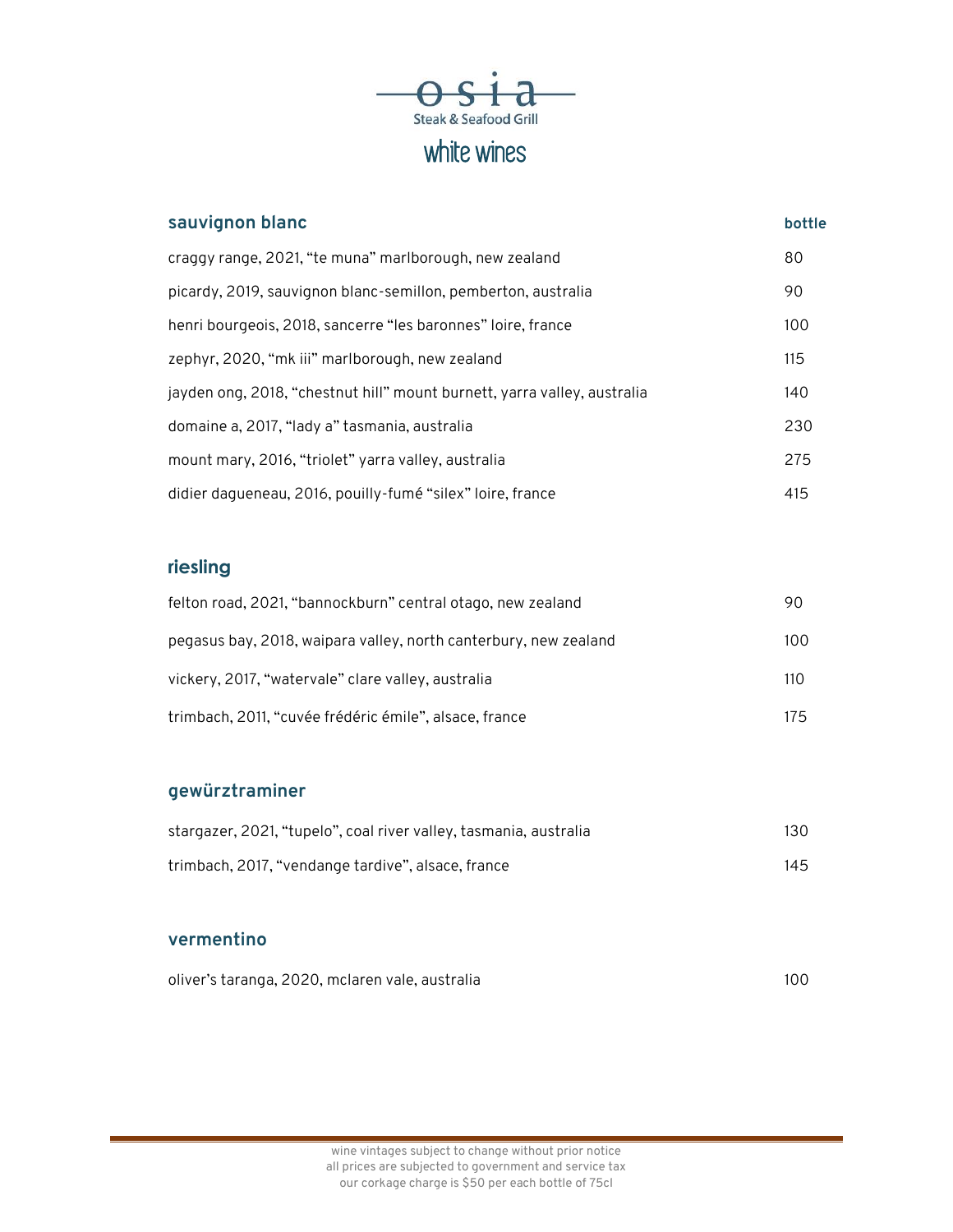

| chardonnay                                                                        | bottle |
|-----------------------------------------------------------------------------------|--------|
| louis jadot, 2018, pouilly-fuissé, burgundy, france half bottle                   | 75     |
| vasse felix, 2019, "premier" margaret river, australia                            | 110    |
| petaluma, 2020, "white label" adelaide hills, australia                           | 110    |
| shaw+smith, 2018, "m3" adelaide hills, australia                                  | 115    |
| lethbridge, 2011, "allegra" geelong, australia                                    | 120    |
| kumeu river, 2018, "maté's vineyard" auckland, new zealand                        | 165    |
| stargazer, 2018, coal river, tasmania, new zealand                                | 190    |
| yarra yering, 2007, yarra valley, australia                                       | 225    |
| kooyong, 2008, "faultline", mornington peninsula, australia                       | 245    |
| olivier leflaive, 2018, puligny-montrachet, burgundy, france                      | 245    |
| leeuwin estate, 2015, "art series" margaret river, australia                      | 250    |
| leeuwin estate, 2016, "art series" margaret river, australia                      | 250    |
| cakebread cellars, 2014, "reserve" carneros, napa valley, usa                     | 255    |
| mount mary, 2018, yarra valley, australia                                         | 290    |
| olivier leflaive, 2016, "folatières" puligny-montrachet 1er cru, burgundy, france | 375    |
| françois mikulski, 2013, meursault 1er cru "poruzots" burgundy, france            | 480    |
| françois raveneau, 2006, chablis grand cru "clos" burgundy, france                | 2,095  |
| coche-dury, 2004, meursault 1er cru "les perrières" burgundy, france              | 5,610  |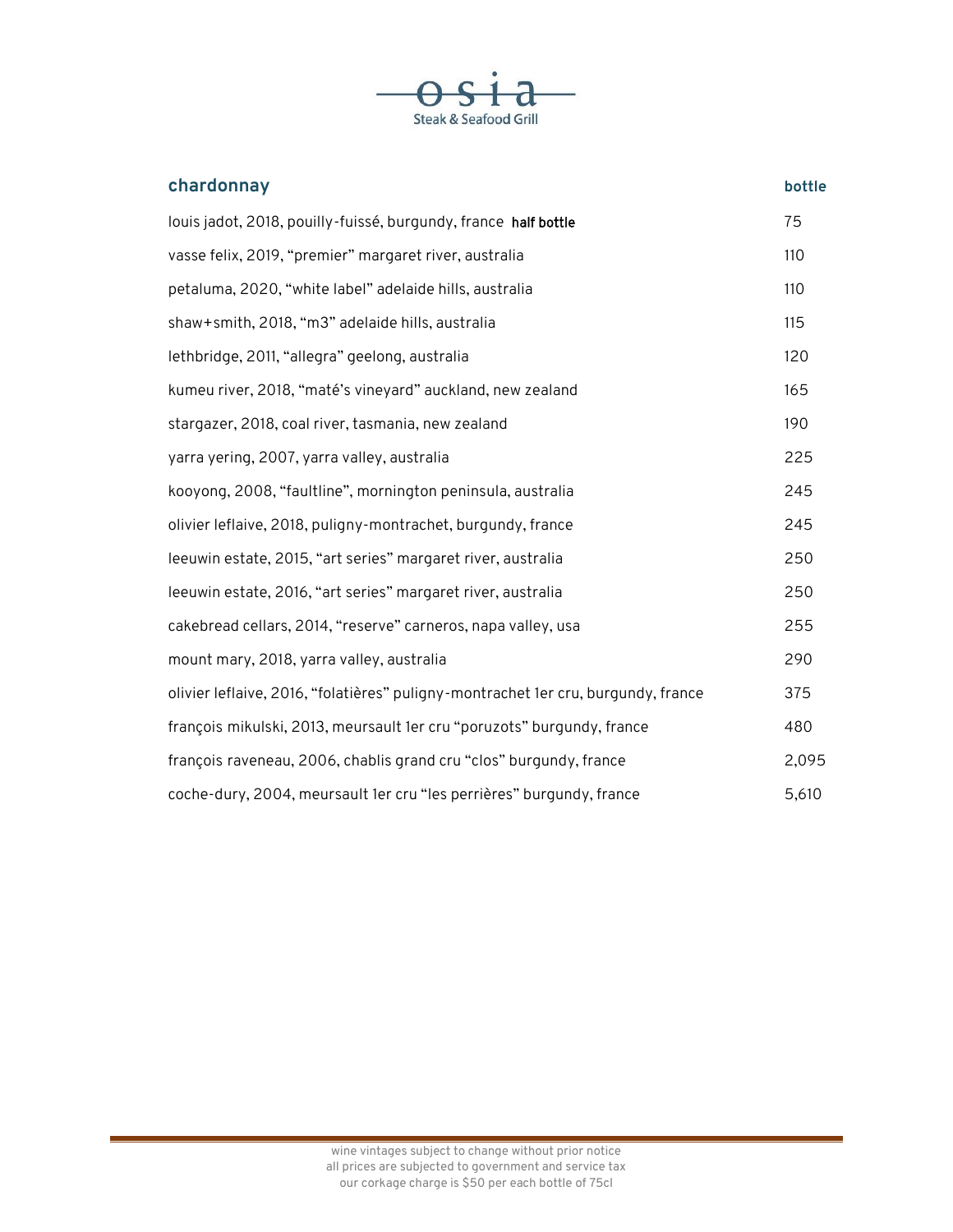

#### **chenin blanc**

| aperture cellars, 2020, "barrel aged" north coast, california, usa                     | 150 |
|----------------------------------------------------------------------------------------|-----|
| pinot gris                                                                             |     |
| zephyr, 2020, marlborough, new zealand                                                 | 110 |
| sato, 2018, "l'atypique", central otago, new zealand (maceration on skins)             | 125 |
|                                                                                        |     |
| sémillon                                                                               |     |
| moss wood, 2019, margaret river, australia                                             | 80  |
| tyrrell's, 2012, "vat 1" hunter valley, australia                                      | 165 |
|                                                                                        |     |
| assyrtiko                                                                              |     |
| jim barry, 2019, clare valley, australia                                               | 115 |
|                                                                                        |     |
| grenache blanc blend                                                                   |     |
| yangarra, 2021, "blanc", mclaren vale, australia                                       | 115 |
|                                                                                        |     |
| viognier                                                                               |     |
| kalleske, 2020, "plenarius", viognier, barossa valley, australia (maceration on skins) | 120 |
|                                                                                        |     |

## rosé wine

#### **grenache blend**

| chaffey bros, 2020, "not your grandma's rosé", barossa, australia | 80 |
|-------------------------------------------------------------------|----|
|-------------------------------------------------------------------|----|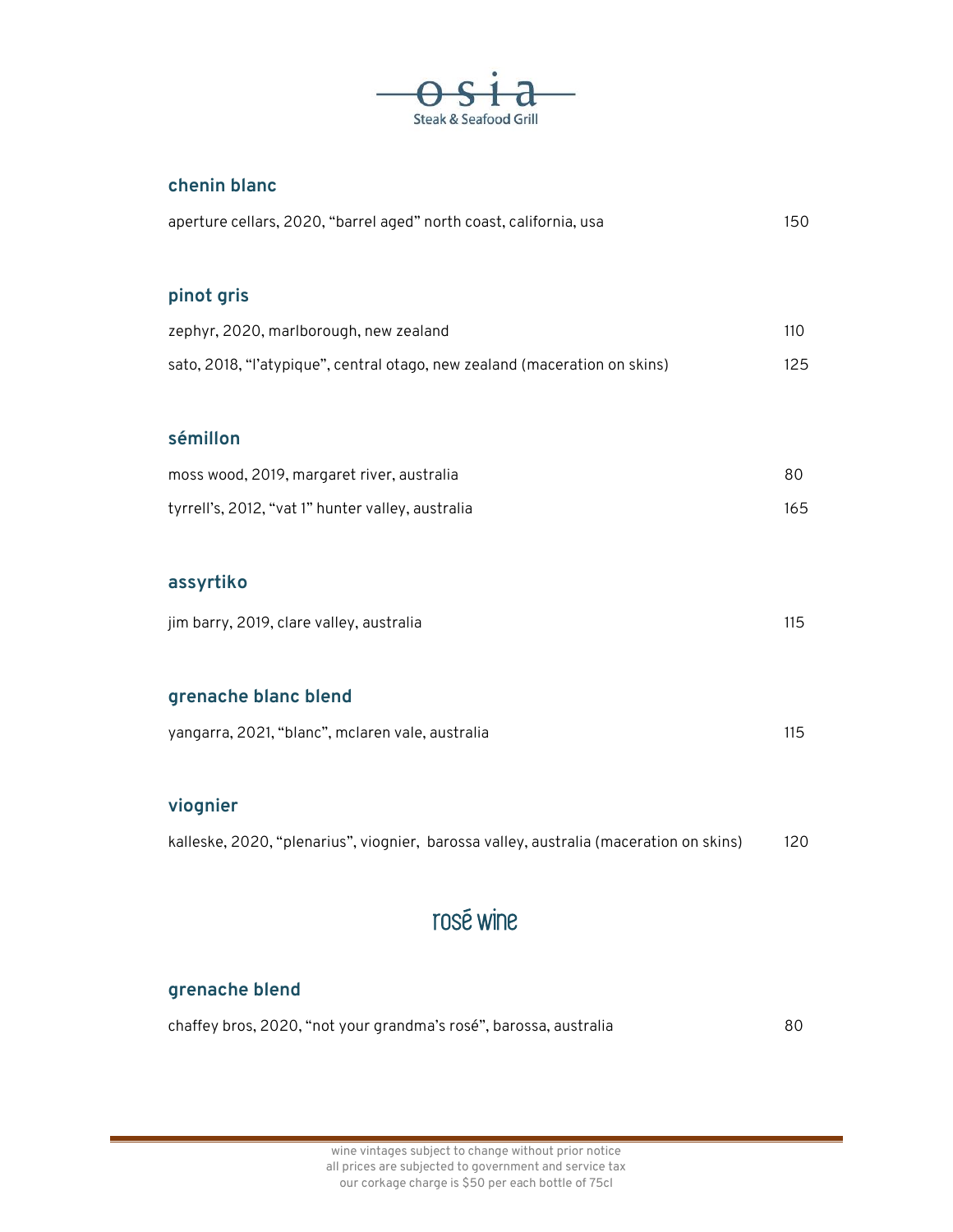

## red wines

| shiraz                                                                           | bottle |
|----------------------------------------------------------------------------------|--------|
| lethbridge, 2018, geelong, australia                                             | 100    |
| torbreck, 2019, "woodcutters" barossa, australia                                 | 100    |
| tyrrell's, 2019, hunter valley, australia                                        | 110    |
| leeuwin estate, 2018, "art series" margaret river, australia                     | 130    |
| yering station, 2018, "shiraz/viognier" yarra valley, australia                  | 145    |
| mitolo, 2017, "g.a.m." mclaren vale, australia                                   | 145    |
| john duval, 2018, "entity" barossa, australia                                    | 155    |
| jim barry, 2016, "mcrae wood" clare valley, australia                            | 160    |
| torbreck, 2018, "the struie" barossa, australia                                  | 175    |
| first drop wines, 2015, "cold sweat - craneford vineyard" eden valley, australia | 220    |
| giaconda, 2018, "warner vineyard" beechworth, australia                          | 240    |
| chapoutier, 2019, côte-rôtie "les bécasses" rhône, france                        | 240    |
| penfolds, 2019, "st. henri", south australia, australia                          | 250    |
| henschke, 2016, "tappa pass" barossa, australia                                  | 290    |
| penfolds, 2017, "magill estate" adelaide, australia                              | 320    |
| paul jaboulet & aîné, 2006, hermitage, "la chapelle" rhône, france               | 410    |
| ox hardy, 2010, "1891 ancestor vines" mclaren vale, australia                    | 450    |
| torbreck, 2017, "run rig" barossa, australia                                     | 750    |
| clarendon hills, 2003, "astralis" mclaren vale, australia                        | 845    |
| jl chave, 2004, hermitage, rhône, france                                         | 880    |
| penfold's, "bin 95 - grange" 2008, south australia, australia                    | 1,460  |
| henschke, "hill of grace" 2008, eden valley, australia                           | 1,545  |
| quigal, 1997, côte-rôtie, "la turque" rhône, france                              | 2,195  |

### **petite sirah & durif**

| kalleske, 2020, "ccclxv", barossa valley, australia | 120 |
|-----------------------------------------------------|-----|
|-----------------------------------------------------|-----|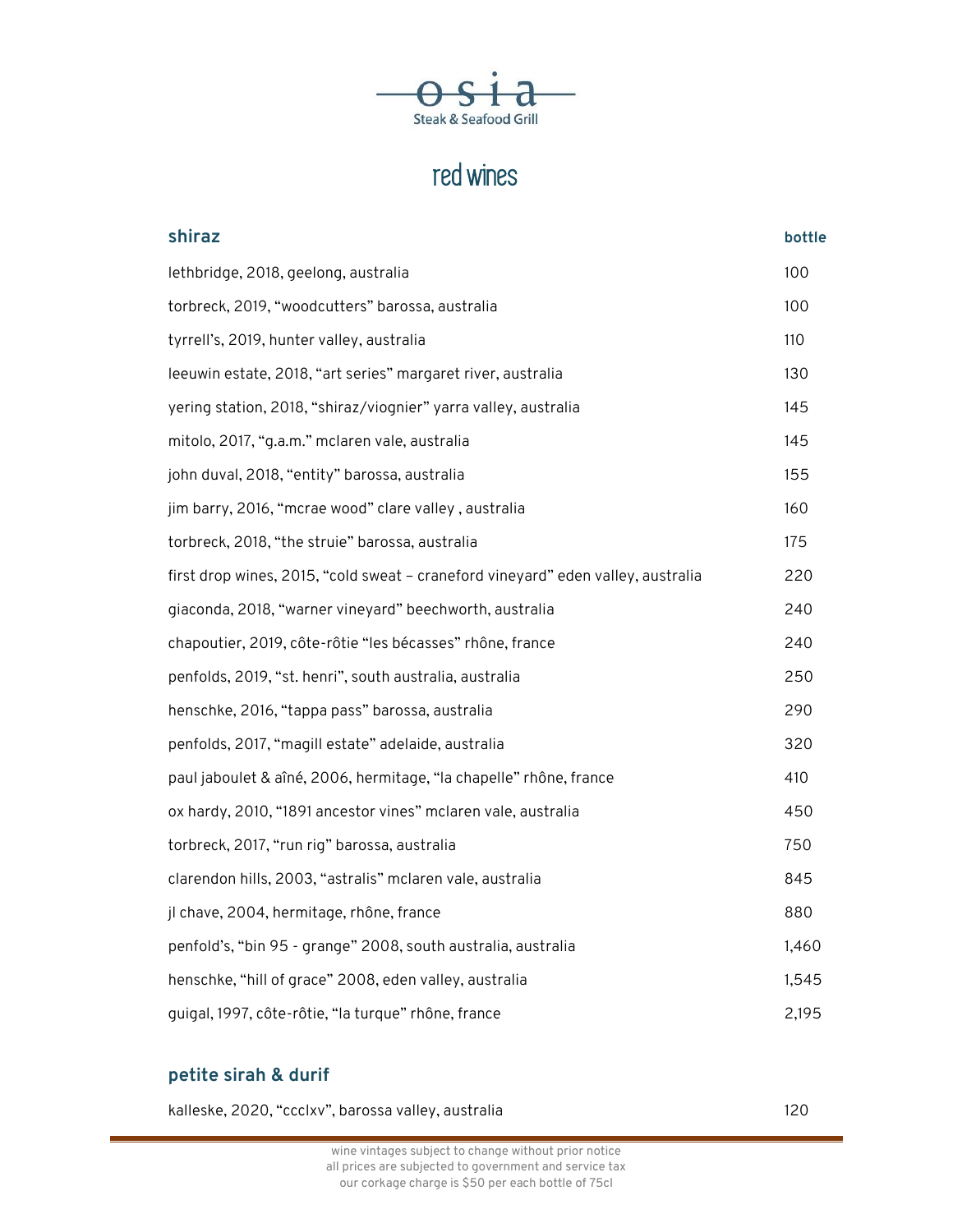

| pinot noir                                                                                     | bottle |
|------------------------------------------------------------------------------------------------|--------|
| lethbridge, 2018, geelong, australia                                                           | 100    |
| domaine thomson, 2018, "explorer" central otago, new zealand                                   | 115    |
| stargazer, 2020, "rada" coal river, tasmania, australia                                        | 130    |
| lethbridge, 2017, "mietta" geelong, australia                                                  | 140    |
| felton road, 2019, "bannockburn" central otago, new zealand                                    | 145    |
| mac forbes, 2018, "coldstream" yarra valley, australia                                         | 145    |
| sato, 2018, "pisa terrace" central otago, new zealand                                          | 160    |
| william downie, 2013, yarra valley, australia                                                  | 170    |
| schubert, 2018, "block b" wairarapa, martinborough, new zealand                                | 190    |
| waits-mast, 2013, "wentzel vineyard" anderson valley, california, usa                          | 215    |
| giaconda, 2019, "estate" beechworth, australia                                                 | 230    |
| amiot-servelle, 2018, chambolle-musigny, burgundy, france                                      | 230    |
| ten minutes by tractor, 2013, "10x" mornington peninsula, australia                            | 240    |
| rippon, 2017, "emma's block - mature vine" central otago, new zealand                          | 240    |
| fullerton, 2017, "bjornson vineyard" eola-amity hills, oregon, usa                             | 250    |
| bass phillip, 2019, "estate" gippsland, australia                                              | 260    |
| jean grivot, 2005, clos de vougeot grand cru, burgundy, france                                 | 775    |
| robert chevillon, 2010, "les saint-georges" nuits-st-georges 1er cru, burgundy, france         | 850    |
| denis mortet, 2005, "lavaux saint-jacques" gevrey-chambertin 1er cru, burgundy, france         | 950    |
| domaine leroy, 1990, romanée-saint-vivant grand cru, burgundy, france                          | 10,280 |
| armand rousseau, 1990, "clos saint-jacques" gevrey-chambertin 1er cru, burgundy, france 11,135 |        |

#### **merlot**

| katnook estate, 2020, coonawarra, australia                       | 115   |
|-------------------------------------------------------------------|-------|
| château la conseillante, 2000, pomerol, bordeaux, france          | 750   |
| château angelus, 1998, saint-émilion, bordeaux, france            | 980   |
| château cheval blanc, 1995, saint-émilion, bordeaux, france       | 1,395 |
| tertre rôteboeuf, 2000, saint-émilion grand cru, bordeaux, france | 1.670 |

wine vintages subject to change without prior notice all prices are subjected to government and service tax our corkage charge is \$50 per each bottle of 75cl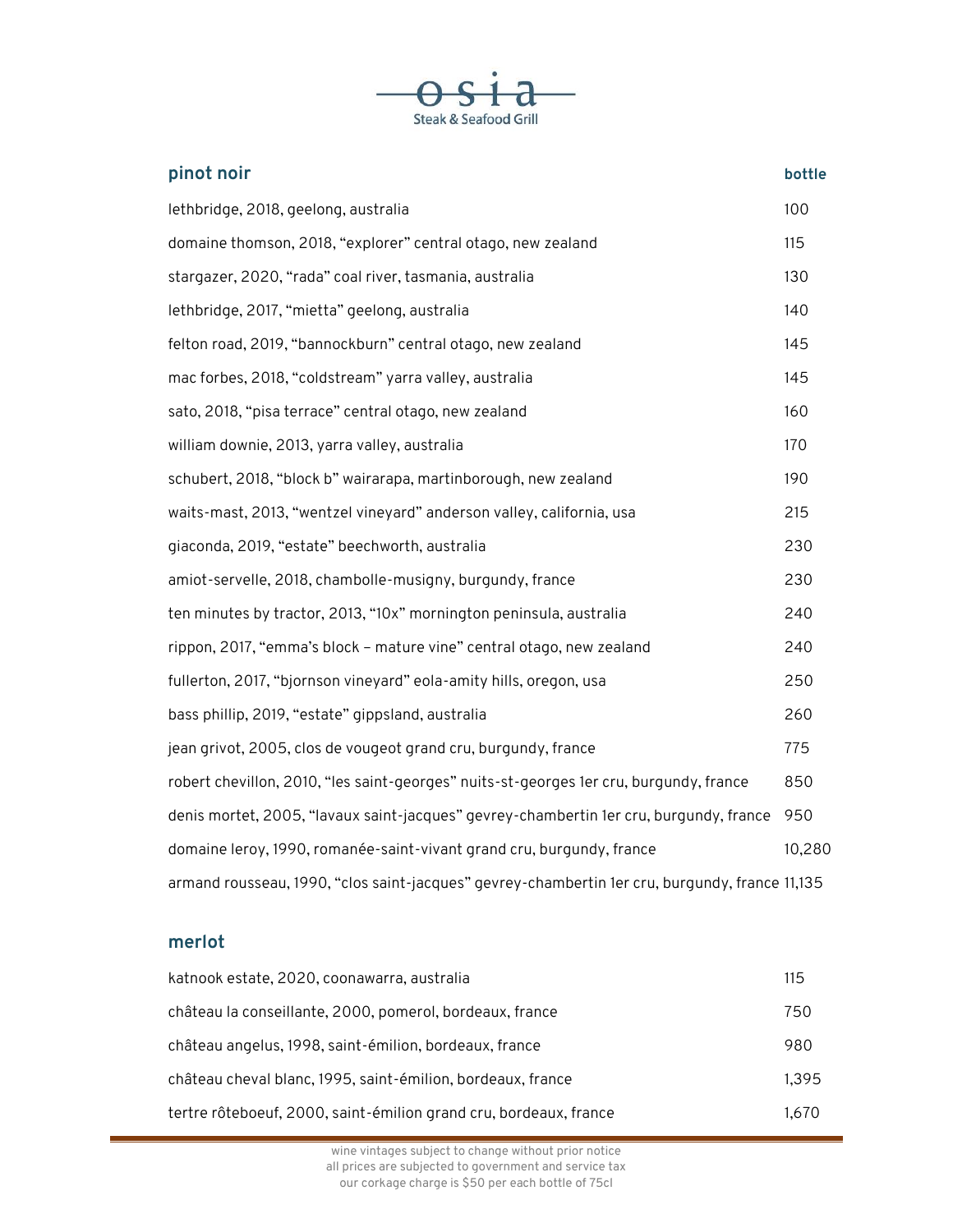

| cabernet sauvignon                                                           | bottle |
|------------------------------------------------------------------------------|--------|
| hillcrest vineyards, 2011, yarra valley, australia                           | 110    |
| vasse felix, 2018, margaret river, australia                                 | 150    |
| parker estate, 2016, "block 95" coonawarra, australia                        | 160    |
| domaine a, 2013, "petit a" tasmania, australia                               | 180    |
| château pichon-longueville, 2013, "réserve de la comtesse", bordeaux, france | 180    |
| lake's folly, 2009, "cabernets" hunter valley, australia                     | 200    |
| I.a.s. vino, 2018, margaret river, australia                                 | 218    |
| penfolds, 2019, "bin 389 cabernet-shiraz" south australia, australia         | 220    |
| te mata, 2019, "coleraine" hawke's bay, new zealand                          | 265    |
| domaine a, 2010, tasmania, australia                                         | 320    |
| château léoville-barton 1999, saint julien, bordeaux, france                 | 390    |
| cullen wines, 2019, "diana madeline" margaret river, australia               | 400    |
| ridge vineyards, 2014, "monte bello" santa cruz mountains, california, usa   | 450    |
| mount mary, 2012, "quintet", yarra valley, australia                         | 480    |
| château ducru-beaucaillou, 1999, saint julien, bordeaux, france              | 585    |
| penfolds, 2009, "bin 707" south australia, australia                         | 650    |
| château montrose, 2003, saint-estèphe, bordeaux, france                      | 660    |
| château margaux, 1999, "pavillon rouge' margaux, bordeaux, france            | 695    |
| diamond creek, 2008, "red rock terrace", napa valley, california, usa        | 780    |
| château la mission haut-brion, 2001, pessac-léognan, bordeaux, france        | 835    |
| penfolds, 1997, "bin 707" south australia, australia                         | 880    |
| château latour, 2005, "les forts de latour" pauillac, bordeaux, france       | 1,060  |
| château calon-ségur, 1982, saint-estèphe, bordeaux, france                   | 1,080  |
| château grand puy-lacoste, 1982, pauillac, bordeaux, france                  | 1,250  |
| abreu vineyards, 2009, "thorevilos" napa valley, california, usa             | 1,550  |
| château haut-brion, 2002, pessac-léognan, bordeaux, france                   | 1,680  |
| penfolds, 2008, "bin 620" cabernet-shiraz, coonawarra, australia             | 2,125  |
| château latour, 1990, pauillac, bordeaux, france                             | 4,015  |

wine vintages subject to change without prior notice all prices are subjected to government and service tax our corkage charge is \$50 per each bottle of 75cl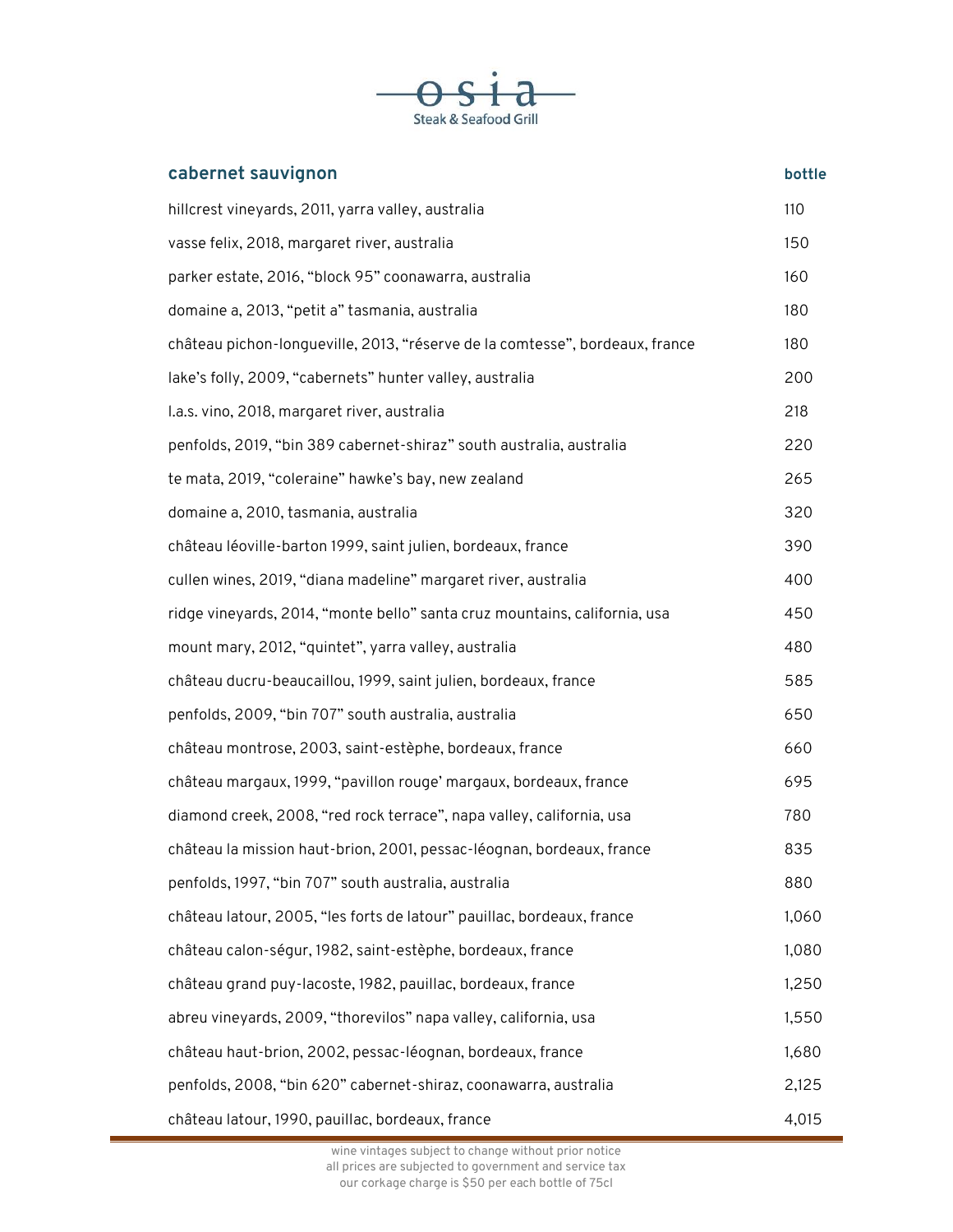

| zinfandel                                                                                     | bottle |
|-----------------------------------------------------------------------------------------------|--------|
| ridge vineyards, 2017, "geyserville", alexander valley, california, usa half bottle           | 110    |
| ridge vineyards, 2018, "lytton springs", dry creek valley, california, usa                    | 220    |
| grenache and blends                                                                           |        |
| yangarra, 2020, "old vine" grenache, mclaren vale, australia                                  | 140    |
| powell & son, 2017, grenache/shiraz/mataro, barossa valley, australia                         | 160    |
| pierre usseglio, 2004, "réserve des deux frères", châteauneuf-du-pape, rhône, france          | 1,715  |
| château de beaucastel, 1999, "hommage a jacques perrin"<br>châteauneuf-du-pape, rhône, france | 1,870  |
| malbec                                                                                        |        |
| cullen wines, 2018, "mangan - red moon", margaret river, australia                            | 90     |
| luigi bosca, 2018, "single vineyard" luján de cuyo, argentina                                 | 135    |
| sangiovese                                                                                    |        |
| castello di ama, 2019, "ama" chianti classico, tuscany, italy                                 | 115    |
| il poggione, 2016, brunello di montalcino, tuscany, italy                                     | 135    |
| corvina blend                                                                                 |        |
| allegrini, 2017, amarone della valpolicella classico, veneto, italy                           | 270    |
| nebbiolo                                                                                      |        |
| tenuta cucco, 2014, barolo "cerrati" piedmont, italy                                          | 190    |
| luciano sandrone, 1999, barolo "le vigne" piedmont, italy                                     | 650    |
| tempranillo                                                                                   |        |
| artadi, 2010, "viña el pison" rioja, spain                                                    | 720    |
| vega sicilia, 2000, "unico" ribera del duero, spain                                           | 885    |
| teroldego                                                                                     |        |

| elisabetta foradori, 2017, "sgarzon" trentino, italy | 145 |
|------------------------------------------------------|-----|
|------------------------------------------------------|-----|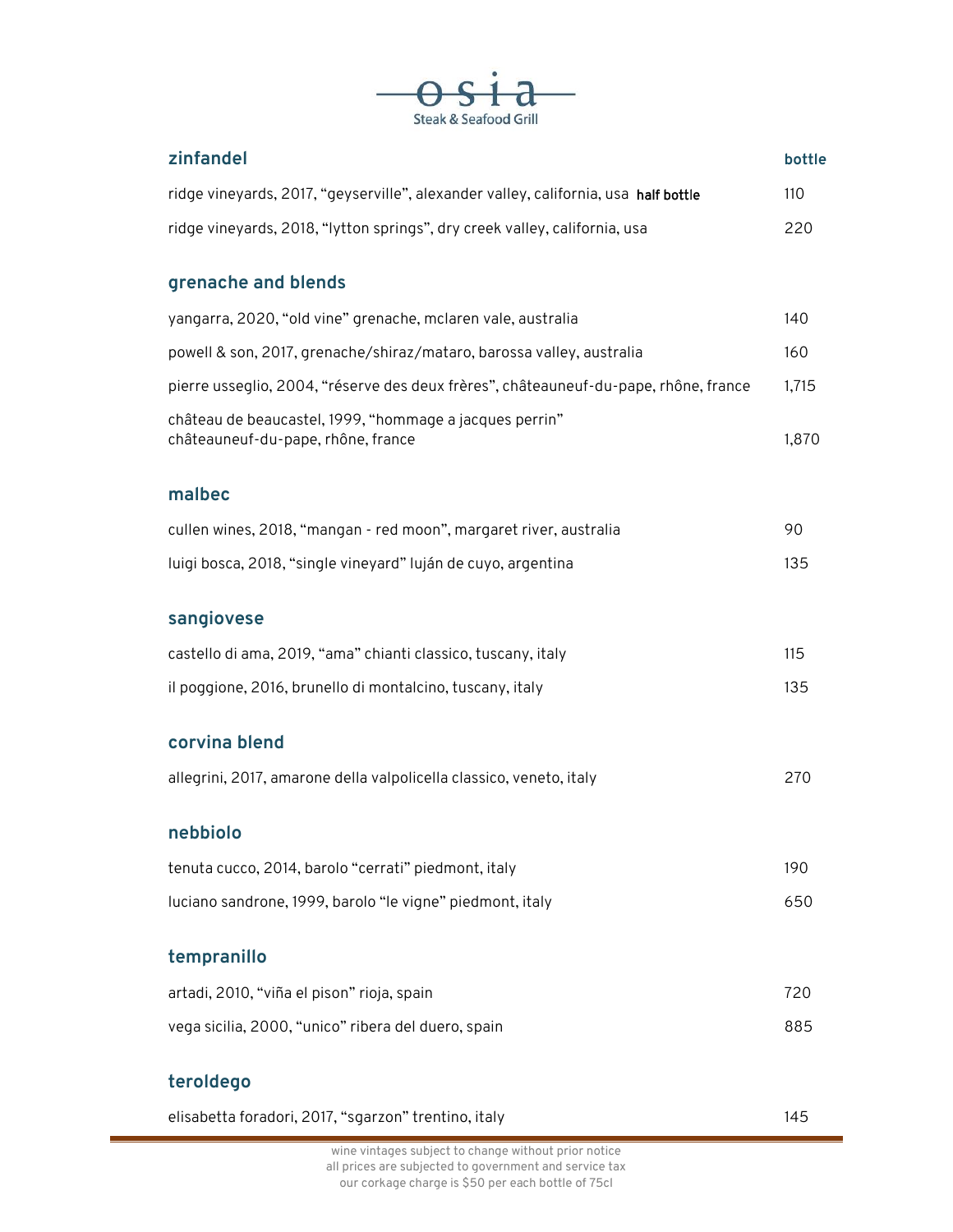

## osia wine library selection

| henschke                                              | bottle |
|-------------------------------------------------------|--------|
| "tappa pass", 2016, shiraz, barossa, australia        | 290    |
| "hill of grace", 2008, shiraz, eden valley, australia | 1.545  |
| "hill of grace", 2006, shiraz, eden valley, australia | 1.530  |
| "hill of grace", 1990, shiraz, eden valley, australia | 4.395  |

#### **penfold's**

| "bin 389" cabernet & shiraz, 2019, south australia, australia     | 220   |
|-------------------------------------------------------------------|-------|
| "st. henri" shiraz, 2018, south australia, australia              | 250   |
| "magill estate" shiraz, 2017, adelaide, australia                 | 320   |
| "bin 707" cabernet, 2009, south australia, australia              | 650   |
| "bin 707" cabernet, 1997, south australia, australia              | 880   |
| "bin 95 - grange" 2014, shiraz, south australia, australia        | 2,350 |
| "bin 95 - grange" 2014, shiraz, south australia, australia magnum | 4,720 |
| "bin 95 - grange" 2008, shiraz, south australia, australia        | 1,460 |
| "bin 95 - grange" 2008, shiraz, south australia, australia magnum | 5,950 |
| "bin 95 - grange" 2007, shiraz, south australia, australia magnum | 3,400 |
| "bin 95 - grange" 2003, shiraz, south australia, australia magnum | 5,635 |
| "bin 95 - grange" 1985, shiraz, south australia, australia        | 895   |
| "bin 620", 2008, cabernet-shiraz, coonawarra, australia           | 2,125 |
|                                                                   |       |
| "grand father" 20yo rare tawny, south australia, australia        | 180   |